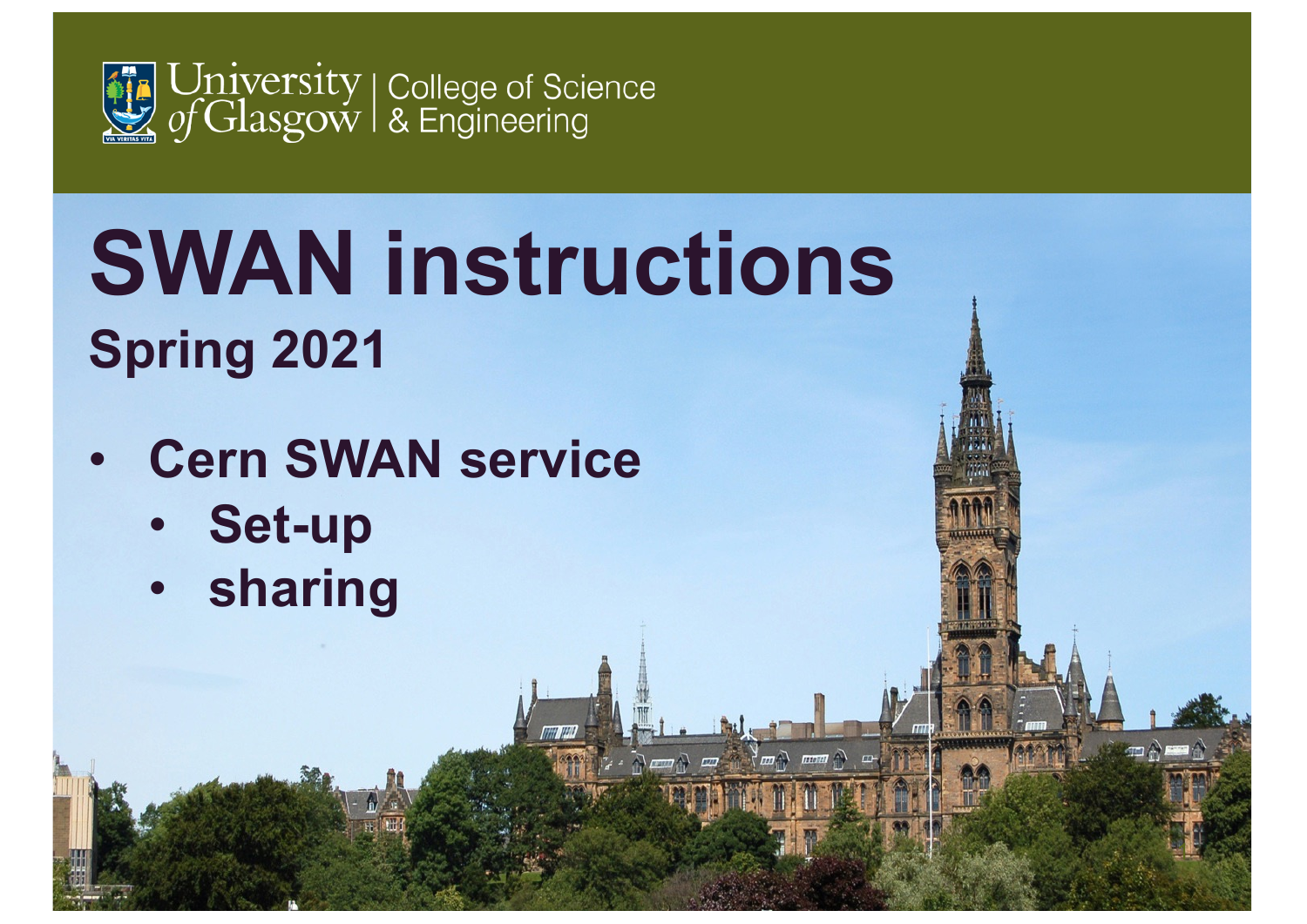



[SW](https://swan.cern.ch/)AN: Interactive Data Analysis, in the Cloud

- Allows (shared) analysis via jupyter notebooks
- Linked to Cernbox so can share data and results
	- \$CERNBOX\_HOME ≡ /eos/user/N/NAME/



Each SWAN session gives configuration options (unless default is set)

- Software stack: *python version*
- Platform: *Centos version*
- Environment script: *.sh file* from Cernbox (if required)
- Number of cores: 2/4
- Memory: 8/10/16 GB
- Spark cluster: *cloud detail (?)*

If no .*sh* supplied, standard package set and versions used If custom packages/versions required use configuration file

Setting custom packages details next slide…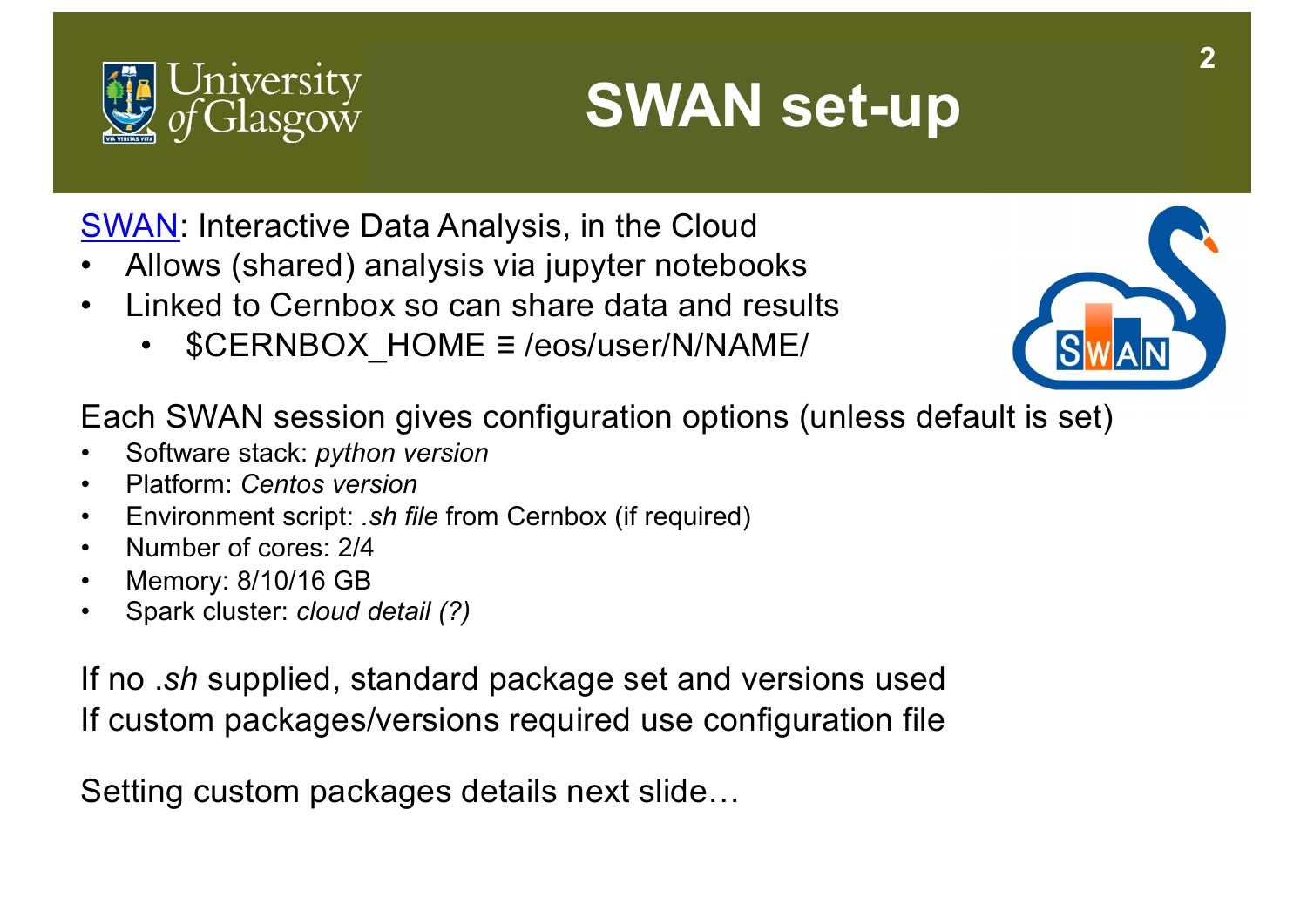

## **SWAN local packages**

Locally installed packages are saved to eos space (/eos/user/N/NAME/)

Install packages via terminal in session (**NB** –user flag)

- Open a terminal in SWAN session (top LHS)
- (can check eos space: echo \$CERNBOX HOME)
- Install (upgrade) package
	- E.g.: python3 –m pip install MYPACKAGE (--upgrade) –user
- If package not defined by default then can now be accessed

If package is alternative to default version then append PYTHONPATH: export PYTHONPATH=\$CERNBOX\_HOME/.local/lib/python<sup>3.8</sup>/site-packages:\$PYTHONPATH

To avoid repeating this procedure for each SWAN session…

- Add line to config file: export PYTHONPATH=\$CERNBOX\_HOME/.local/lib/python<sup>3</sup>.8/site-packages:\$PYTHONPATH
- This will allow use of locally installed packages (saved to eos space)